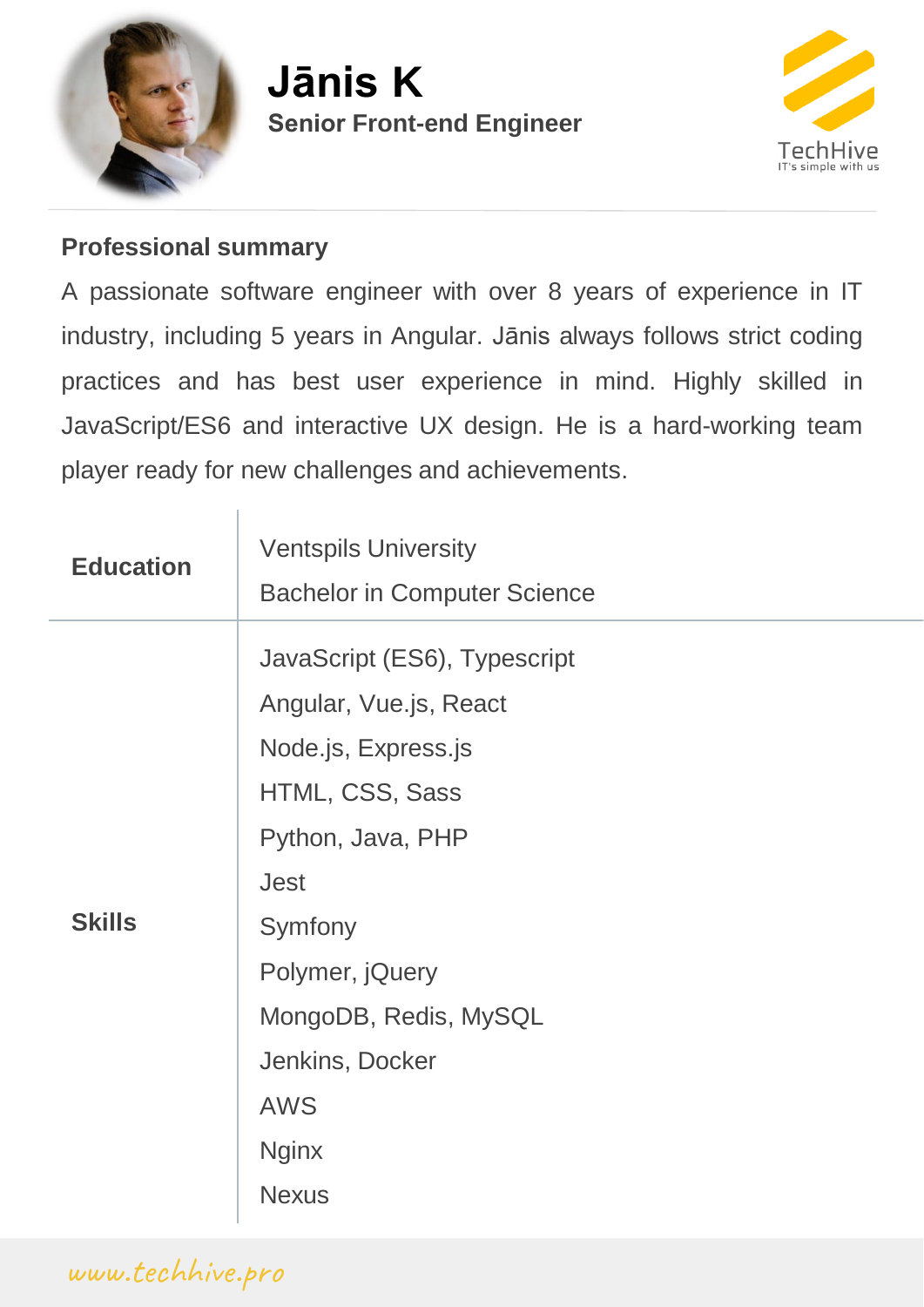| <b>Project</b>      | <b>Docupace</b>                                                                        |
|---------------------|----------------------------------------------------------------------------------------|
|                     | Electronic processing solutions for financial services<br>companies and their advisors |
| Period              | Jul $2021 -$ till now                                                                  |
| Role                | <b>Senior Front-end Developer</b>                                                      |
| <b>Technologies</b> | Java, Angular, Scala, Typescript, Sass, CSS, Jest                                      |

### **Responsibilities**

- Supported a client facing team with front-end development work;
- Developed widgets based on clients' provided designs;
- Created external integrations for the CMS platform;
- Planned ways to safely incorporate special clients' expectations in a single platform, used by multiple clients with different business requirements.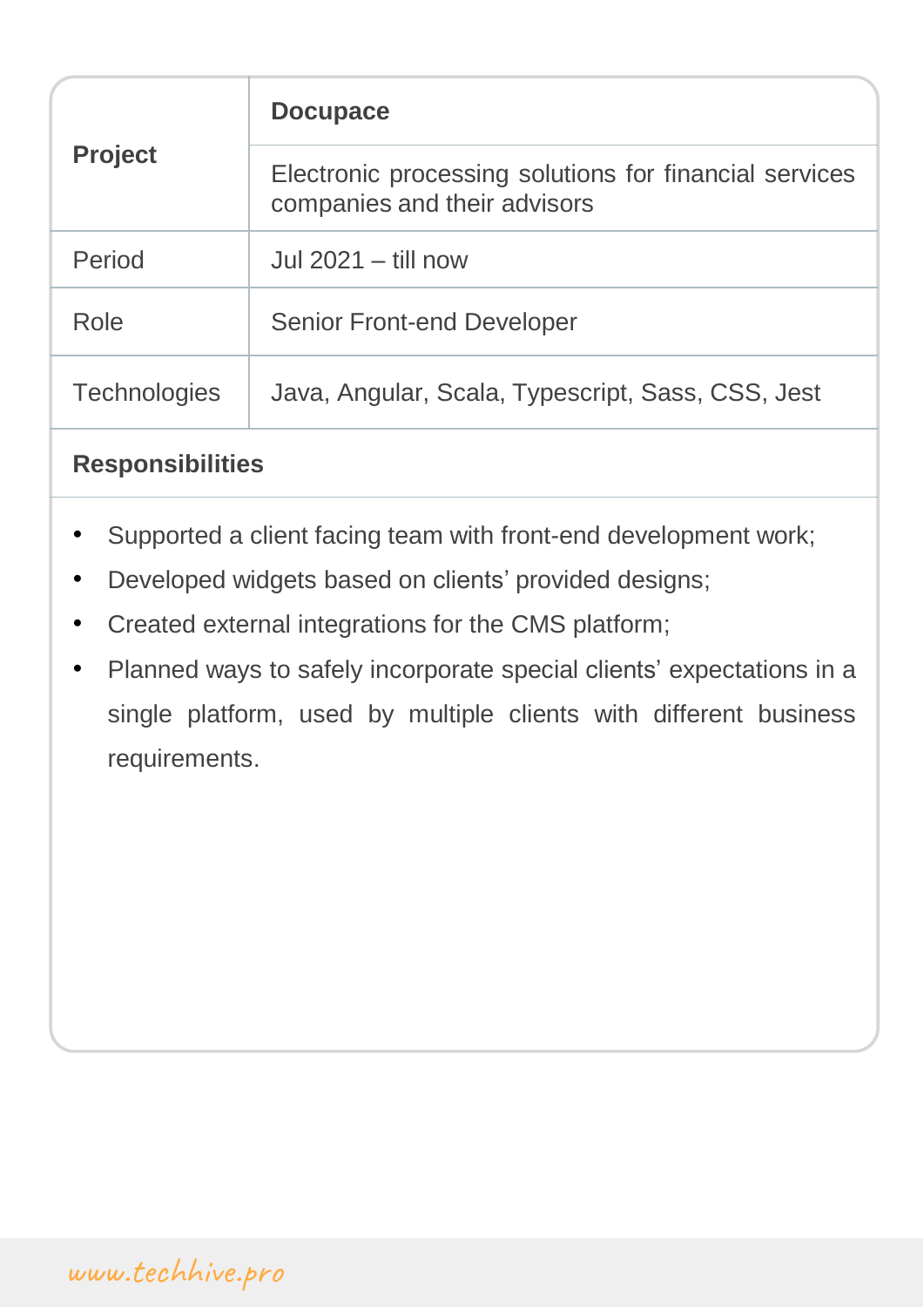| <b>Project</b>          | <b>Standout Web</b>             |
|-------------------------|---------------------------------|
|                         | Multiple software projects      |
| Period                  | Nov 2020 - Jul 2021             |
| Role                    | <b>Lead Front-end Developer</b> |
| <b>Technologies</b>     | JavaScript, Vue.js, Sass, Jest  |
| <b>Responsibilities</b> |                                 |

- Developed new and existing web applications based on Vue.js;
- Organized development of front-end tasks in the company;
- Planned and estimated front-end development of new projects;
- Mentored other developers and helped them grow their skills.

[www.techhive.pro](http://www.techhive.pro/)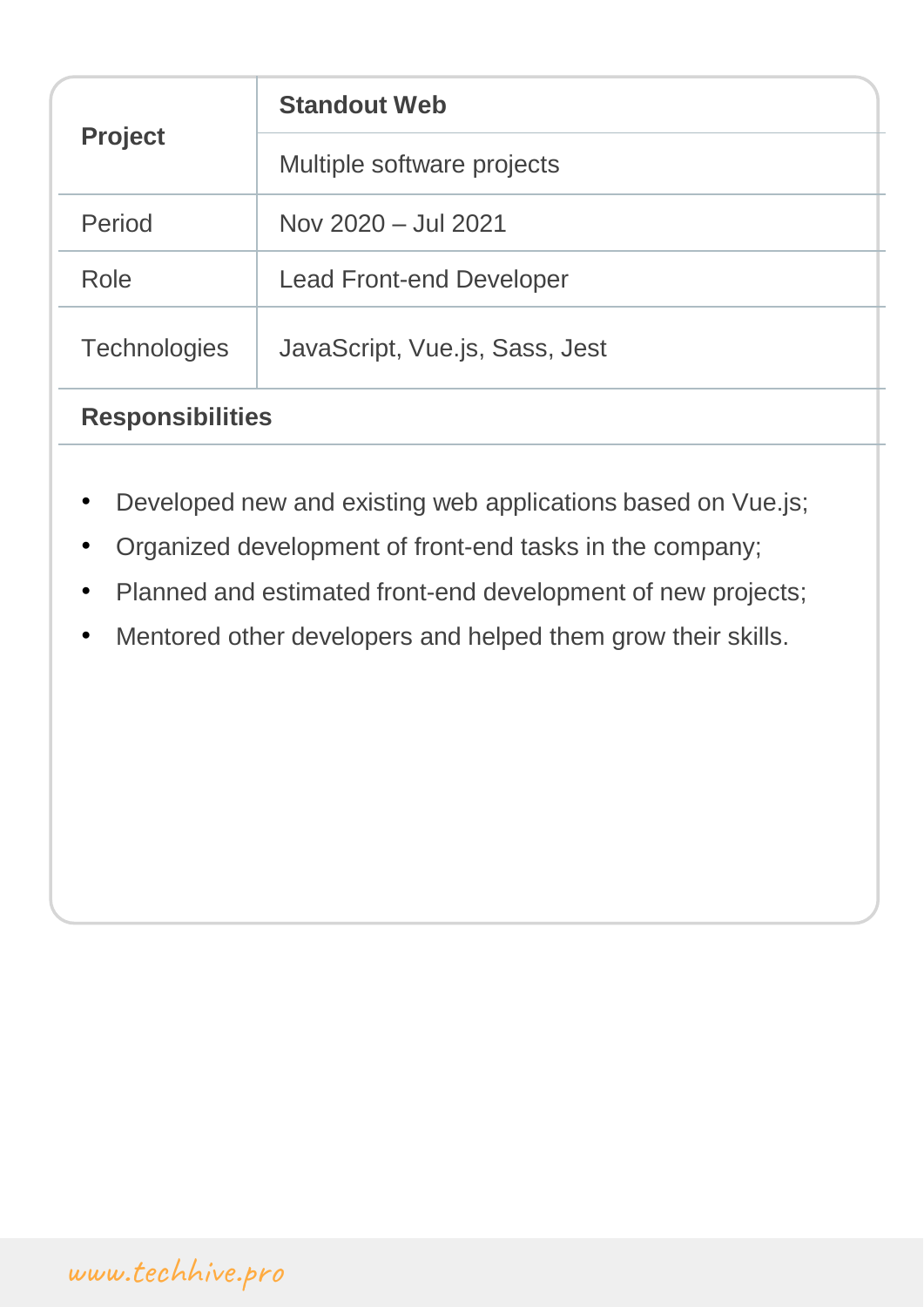| <b>Project</b> | <b>Sun Finance</b>                              |
|----------------|-------------------------------------------------|
|                | platform for managing loans and installments    |
| Period         | Jan 2020 - Nov 2020                             |
| Role           | <b>Lead Front-end Developer</b>                 |
| Technologies   | JavaScript, Vue.js, Typescript, Jest, E2E tests |

## **Responsibilities**

- Managed other front-end developers;
- Mentored developers;
- Assisted in load balancing of frontend tasks/resources within teams;
- Assisted teams in choosing front-end development approach for new features and complex problems.

[www.techhive.pro](http://www.techhive.pro/)